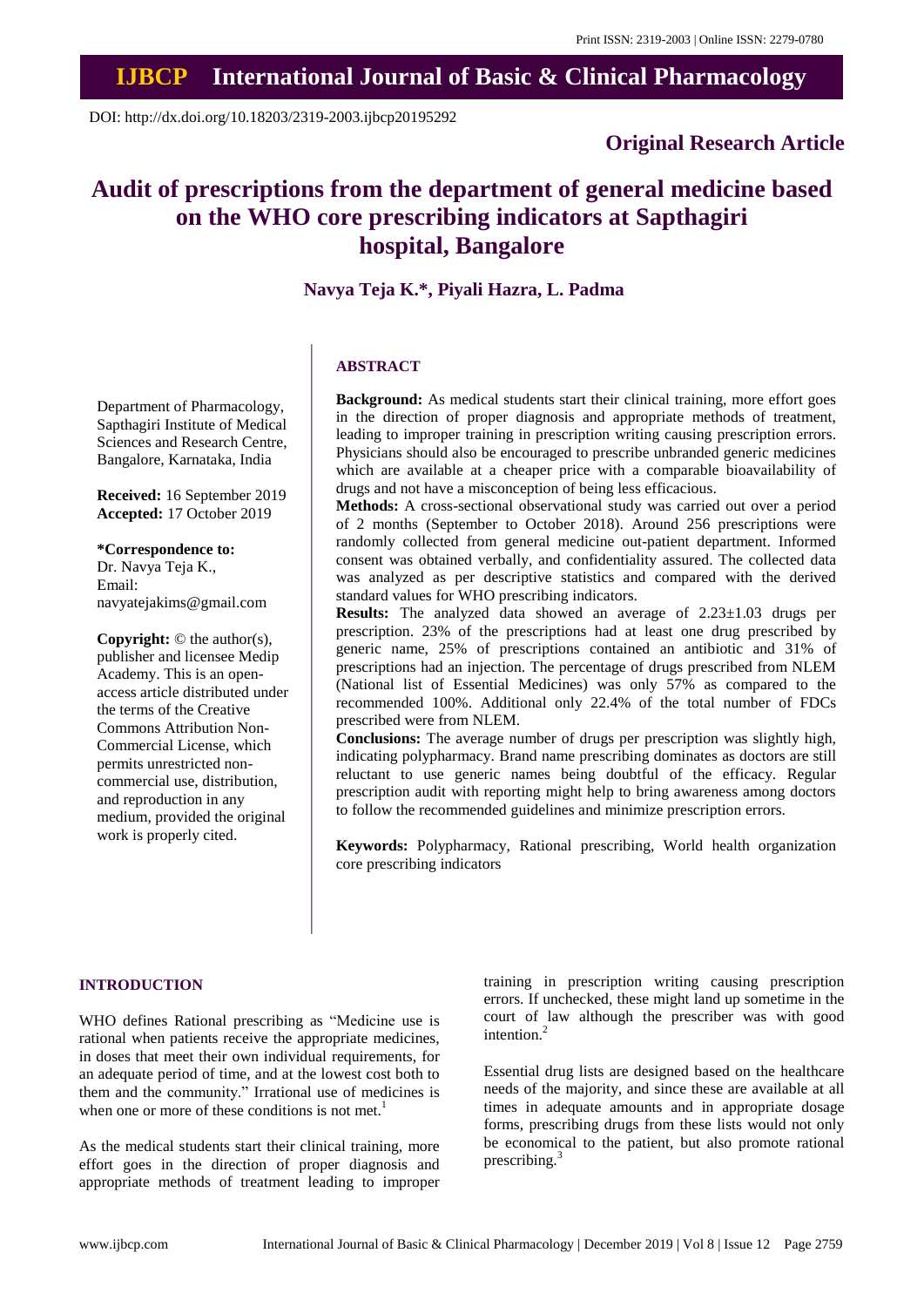Mixing of many drugs in a single prescription, known as polypharmacy, poses an increased risk of Adverse Drug Reactions (ADRs) and drug-drug interactions, testing the knowledge of the prescriber.

Nevertheless, rational fixed drug combinations are not considered as polypharmacy.<sup>4</sup> Physicians should also be encouraged to prescribe unbranded generic medicines which are available at a cheaper price with a comparable bioavailability of drugs and not have the misconception of being less efficacious.<sup>5</sup>

#### *The WHO core prescribing indicators include*

- Average number of drugs prescribed per encounter.
- Percentage of drugs prescribed by generic name.
- Percentage of patient encounters with an antibiotic prescribed.
- Percentage of patient encounters with an injection prescribed.
- Percentage of drugs prescribed from the national EDL or formulary. $6$

Undertaking this study to audit the prescriptions of OPD from the Department of General Medicine of Hospital would help to determine the quality of prescriptions against the standard recommended WHO core prescribing indicators, as this has not been done before.

Objective was assessment of prescriptions based on the WHO core prescribing indicators collected from the Department of General Medicine at Sapthagiri Hospital, Bangalore.

#### **METHODS**

A cross-sectional observational study was carried out over a period of 2 months (September 2018 to October 2018), at Sapthagiri Institute of Medical Sciences and Research Centre, Bangalore. After obtaining ethical clearance from the Institutional ethics committee, around 256 prescriptions were randomly collected, using convenience sampling method, from the general medicine out-patient department during the study period. Prescriptions from patients of either sex more than 18 years of age were collected for analysis. Informed consent from the patients was obtained verbally, and confidentiality assured.

#### *Statistical analysis*

The collected data, comprising of the demographic details like age and gender, along with the prescribed medications, were entered into Microsoft Excel 2013 for analysis. Fixed Dose Combinations (FDCs) were considered as a single drug. Analysis was done as per descriptive statistics. The obtained results were compared with the derived standard values for WHO prescribing indicators (Table 1).<sup>7</sup>

# **Table 1: Derived standard values for the WHO prescribing indicators.**

| <b>Indicators</b>                                                            | <b>Standard</b><br>values |
|------------------------------------------------------------------------------|---------------------------|
| <b>1. Average number of drugs per encounte</b> 1.6-1.8                       |                           |
| 2. Percentage of encounters with an<br>antibiotic prescribed.                | $20.0 - 26.8$             |
| 3. Percentage of encounters with an<br>injection prescribed.                 | 13.4-24.1                 |
| 4. Percentage of drugs prescribed by<br>generic name.                        | 100.0                     |
| 5. Percentage of drugs prescribed from<br>the essential drug list/formulary. | 100.0                     |

#### **RESULTS**

Out of 256 patient encounters assessed during the study period (September to October 2018), 132 (51.6%) were female patients and 124 (48.4%) were males. The age of patients ranged from the youngest being 18 years and the oldest being 89 years, with a mean age of 45 years as depicted in Table 2.

## **Table 2: Demographic features of patients who participated in the study.**

| <b>Characteristics</b> | <b>Frequency</b> | Percentage $(\%)$ |
|------------------------|------------------|-------------------|
| Age (years)            |                  |                   |
| $15 - 20$              | 7                | 2.73              |
| $21 - 30$              | 48               | 18.75             |
| $31 - 40$              | 63               | 24.62             |
| $41 - 50$              | 56               | 21.87             |
| $51-60$                | 38               | 14.84             |
| $61 - 70$              | 28               | 10.94             |
| 71-80                  | 10               | 3.91              |
| 81-90                  | 6                | 2.34              |
| Gender                 |                  |                   |
| Male                   | 124              | 48.4              |
| Female                 | 132              | 51.6              |

In 13 out of the 256 encounters, the patient was not prescribed any new drug. Reasons for the same being requirement of investigations for further treatment, advising only home remedies or life-style modifications and sometimes the encounter being just a follow-up requiring no further medications (Figure 1).



**Figure 1: Number of drugs per prescription.**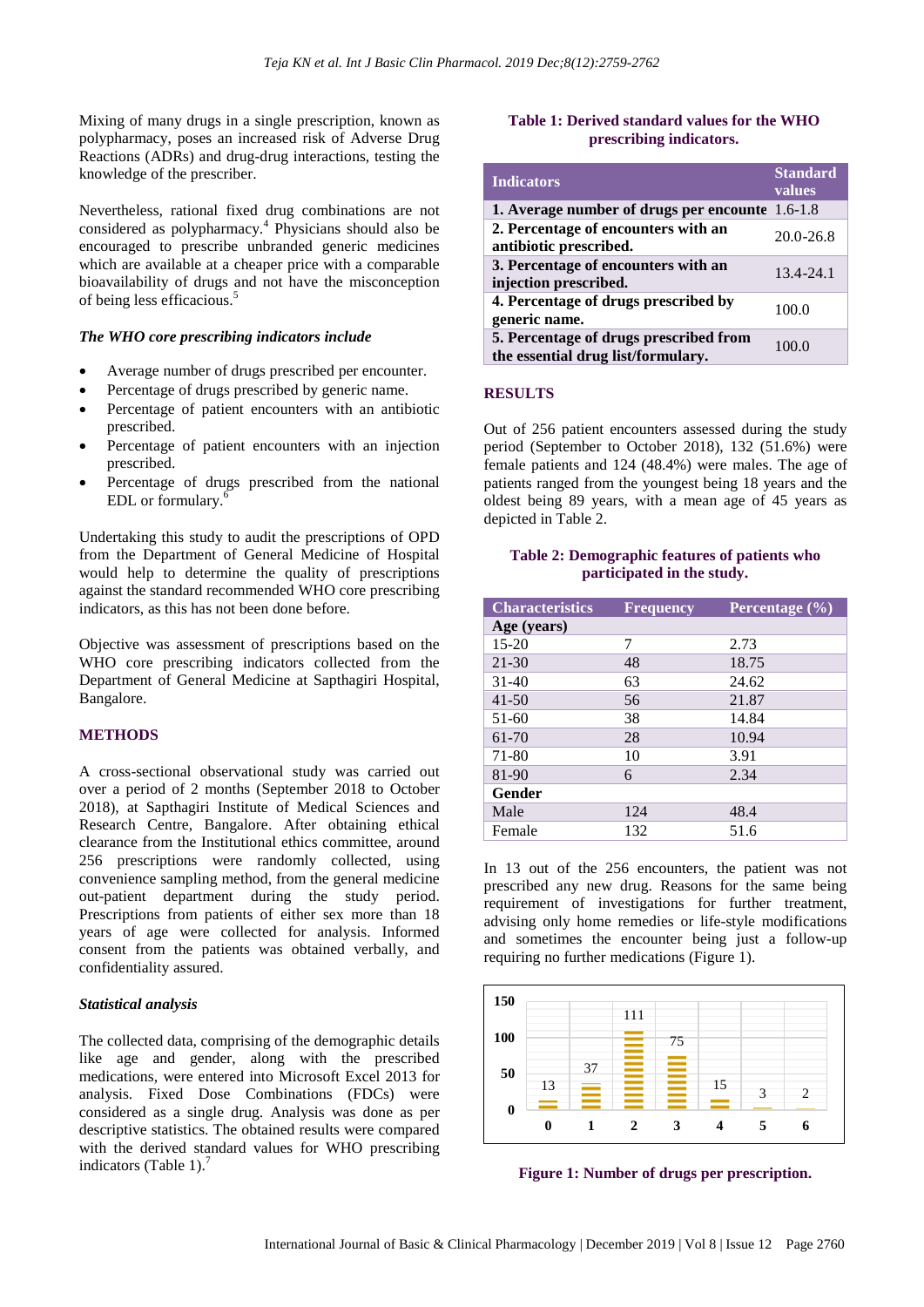The analyzed data showed a total of 571 drugs being prescribed in 256 patient encounters, depicting an average of 2.23±1.03 drugs per prescription. Maximum number of prescriptions (43.36%) contained 2 drugs and only 7.81% of prescriptions contained 4 or more number of drugs (Figure 1).

Around 25% of prescriptions (64 out of 256) contained an antibiotic as depicted in (Figure 2).



**Figure 2: Percentage of encounters with an antibiotic prescribed.**

Approximately 20.3% of prescriptions (52 out of 256) had at least one drug prescribed by generic name, corresponding to only 10.5% of the total number of drugs (60 out of 571) that were prescribed in 256 encounters (Figure 3).





30.86% of prescriptions (79 out of 256) contained at least one injectable preparation, and the remaining 177 prescriptions had only oral preparations. Of the 79 prescriptions, 68 of them had a single injection and 11 of then contained two injections, accounting for 15.76% of total drugs (90 out of 571) to be injectables (Figure 4). In this study, 74.22% of prescriptions (190 out of 256) contained at least one drug from the NLEM (National List of Essential Medicines), and of the 571 drugs prescribed in 256 encounters only 325(57%) were present in the NLEM (Figure 5).

Additional only 49 (22.4%) FDCs, out of 219 FDCs prescribed were from NLEM (Figure 6).



**Figure 4: Percentage of encounters with an injection prescribed.**







**Figure 6: Percentage of FDCs prescribed.**

#### **DISCUSSION**

A prescription is a significant and effective way of implementing intervention by the physician for the health of patients. The main objective of the current study was to analyse the current trends in prescribing drugs, followed by the practitioners, and comparing it with the standard WHO prescribing indicators. Polypharmacy is commonly encountered in elderly patients who have multiple comorbid conditions. Hospitalization also frequently causes patients to end up taking multiple medicines. However, lack of knowledge of drug-drug and drug-food interactions can pose a risk of increased adverse effects or even therapeutic failure.<sup>8</sup> Polypharmacy is a major issue seen especially with private practitioners as compared to government doctors, as observed in a study conducted by Ahsan et al.<sup>9</sup> This study shows an average of  $2.23\pm1.03$